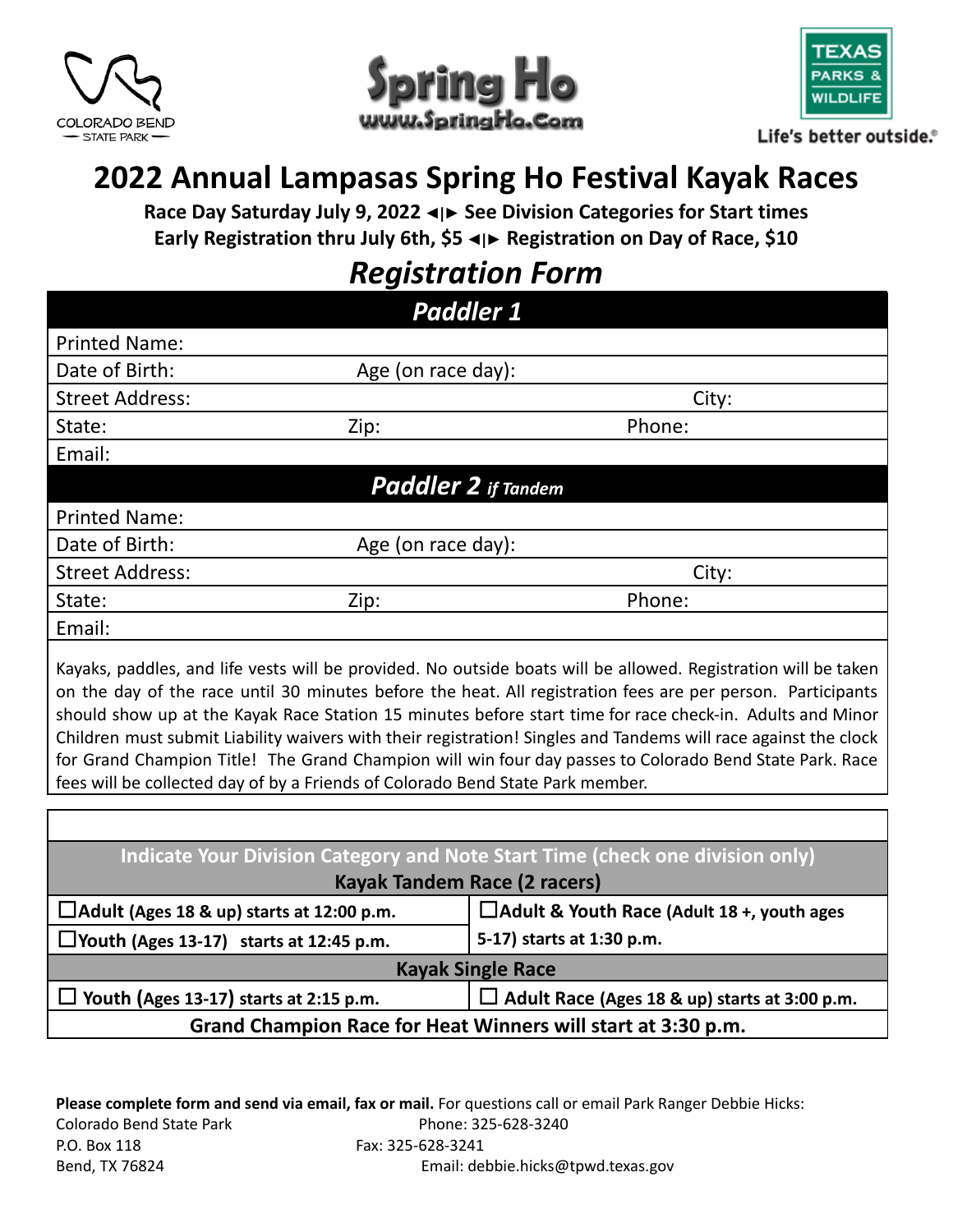

Next: 2 Pages - Minor Child Waiver and next a 1 Page - Adult Wavier (Child **under** the age of 17 on the date of the race)

**2 Pages: PARENT'S RELEASE OF LIABILITY, HOLD HARMLESS AGREEMENT AND ACCEPTANCE OF RISKS FORM MUST BE SIGNED BY THE PARENT/GUARDIAN OF MINOR CHILD**

**•**

**•**

**Page following the Minor Child Release is the Adult Release 1 Page: ADULT PARTICIPANT'S RELEASE OF LIABILITY, HOLD HARMLESS AGREEMENT AND ACCEPTANCE OF RISKS**

## **PARENT'S RELEASE OF LIABILITY,**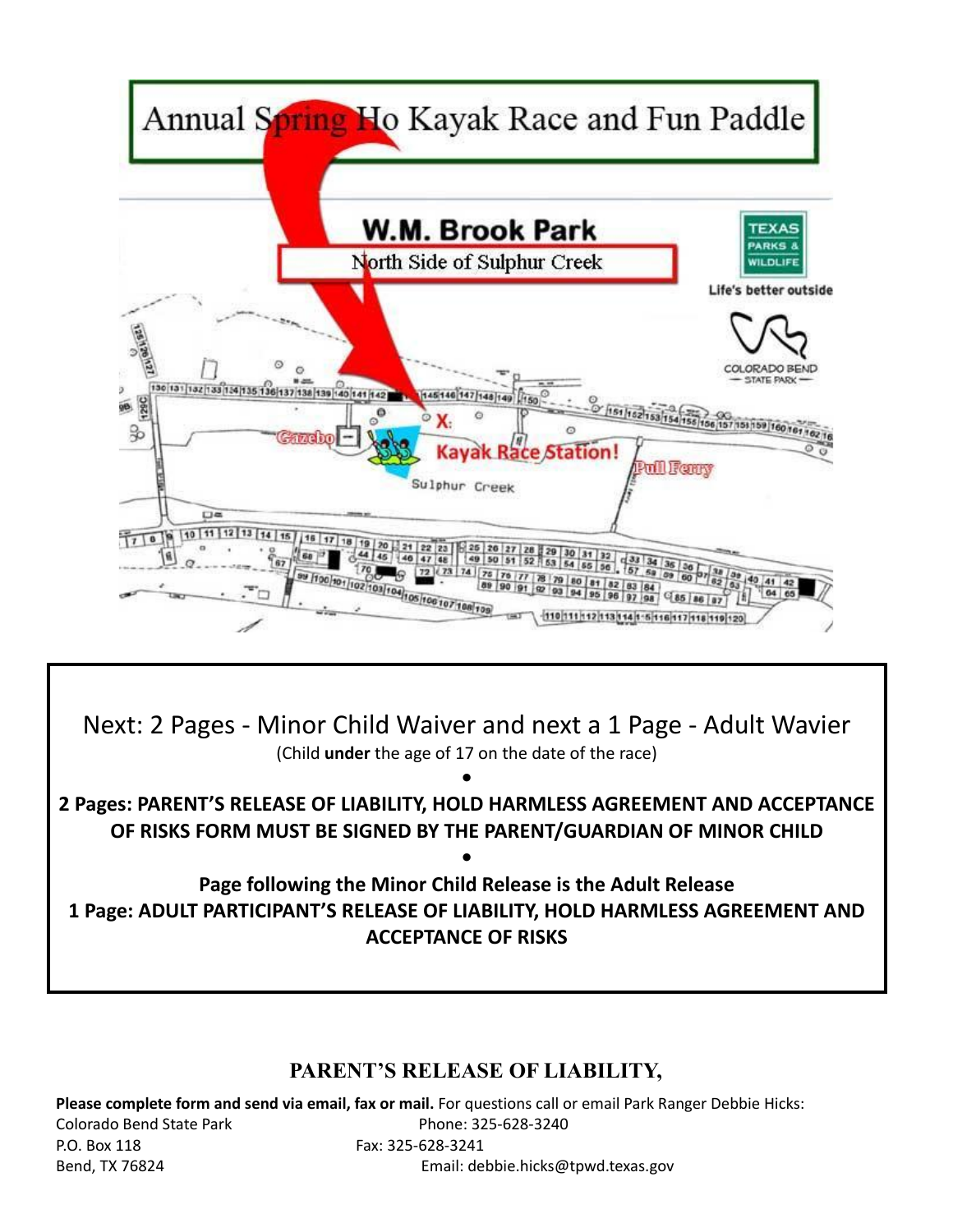### **HOLD HARMLESS AGREEMENT**

### **AND ACCEPTANCE OF RISKS**

## **TEXAS STATE PARKS**

I, am the parent or legal guardian of a minor child named

(Printed Name)

\_\_\_\_\_\_\_\_\_\_\_\_\_\_\_\_\_\_\_\_\_\_\_\_\_\_\_\_\_\_\_\_\_\_\_\_\_\_, age\_\_\_\_\_. I want my minor child to participate in

(Name of Minor Child)

#### **The Lampasas Spring Ho Kayak Race, a Texas Parks and Wildlife Department ("TPWD") activity Scheduled on 9th of July, 2022 at W.M. Brook Park in Lampasas, TX.**

I have directed and advised my child of the correct behavior to be demonstrated at all times while participating in activities with Lampasas Spring Ho and TPWD. I understand that if my child becomes uncooperative, unsafe or disruptive, or disobeys rules/policies, my child's participation in the program may be terminated immediately.

If photographs, digital images, interviews or video or audio tapes are made of my child, I DO / DO NOT consent (circle one) to release of those images or tapes for use by TPWD.

I understand that there are conditions that are dangerous and risky to my minor child in the park, including hazardous snakes and insects, depth and temperature of water, weather conditions, and the use of sporting equipment, including fishhooks. I grant permission for TPWD, its employees and volunteers to administer emergency first aid to my child and to transport my child or have my child transported to the nearest physician, clinic or hospital if needed.

IN CONSIDERATION FOR MY MINOR CHILD BEING ALLOWED TO PARTICIPATE IN THIS TPWD SPONSORED ACTIVITY, I, FOR MYSELF AND ON BEHALF OF MY MINOR CHILD, VOLUNTARILY AND KNOWINGLY RELEASE AND FOREVER DISCHARGE AND HOLD HARMLESS TPWD, ITS COMMISSIONER, DIRECTORS, EMPLOYEES AND VOLUNTEERS, FROM ANY AND ALL CLAIMS AND CAUSES OF ACTION IN ANY WAY RESULTING FROM MY MINOR CHILD'S PARTICIPATION IN THE TWPD ACTIVITY, INCLUDING DEATH OR INJURY TO MY MINOR CHILD AND DAMAGE TO OR LOSS OF PROPERTY, **EVEN IF CAUSED BY NEGLIGENCE OR GROSS NEGLIGENCE OF TPWD EMPLOYEES OR VOLUNTEERS.**

I AGREE THAT I AND MY HEIRS, SUCCESSORS, AND ASSIGNS WILL NOT MAKE ANY CLAIM OR INSTITUTE ANY LAWSUIT AGAINST TPWD, ITS EMPLOYEES OR VOLUNTEERS ARISING FROM MY MINOR CHILD'S PARTICIPATION IN THE TPWD ACTIVITY, EITHER ON OR BEHALF OF MYSELF/THEMSELVES OR ON BEHALF OF MY MINOR CHILD.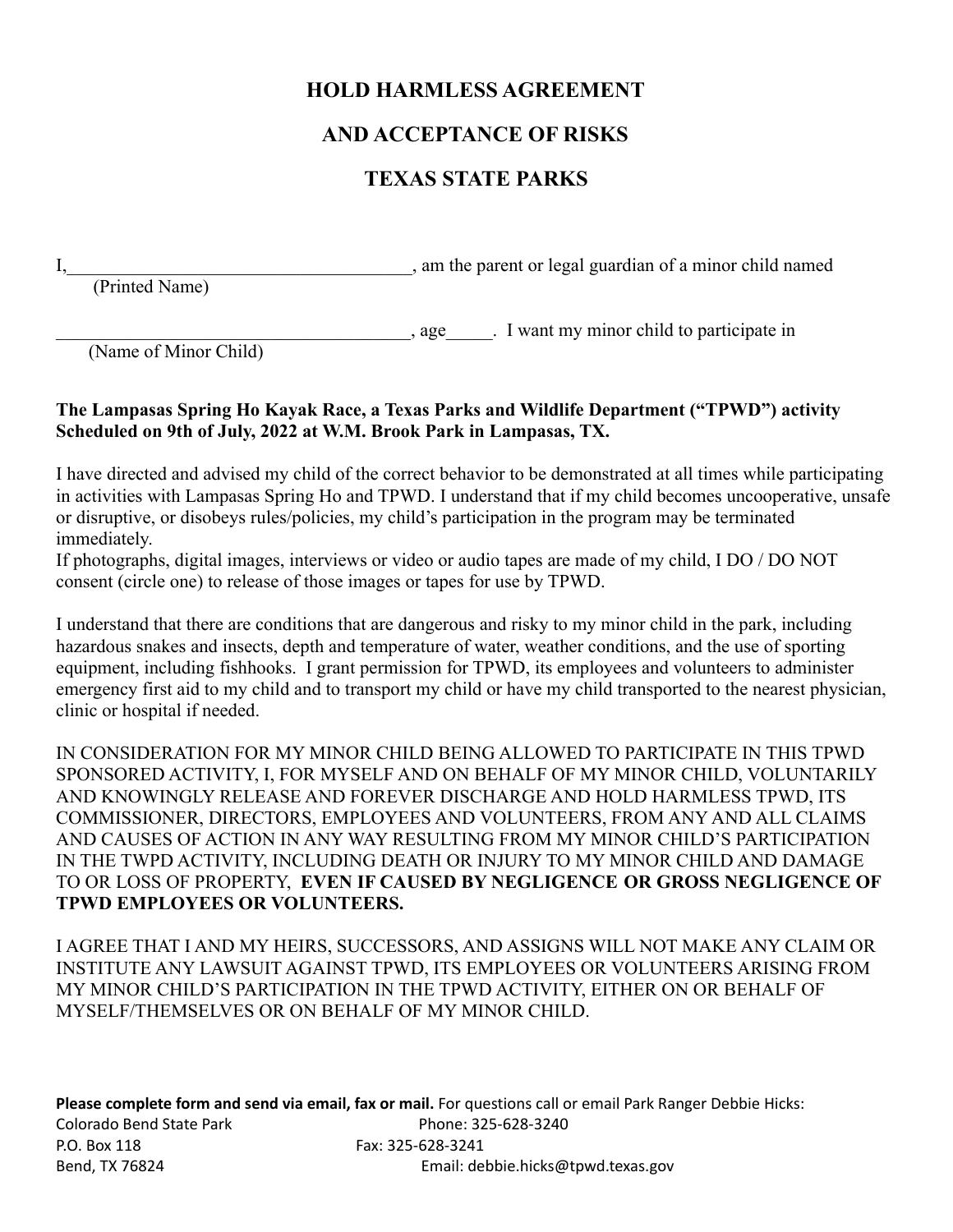#### I AGREE TO DEFEND AND INDEMNIFY TPWD, ITS COMMISSIONERS, DIRECTORS, EMPLOYEES AND VOLUNTEERS, FROM ANY CLAIM OR LAWSUIT INSTITUTED BY ANY AND ALL PERSONS ON BEHALF OF MY MINOR CHILD. **THIS RELEASE IS INTENDED TO EXCLUDE TPWD, ITS EMPLOYEES AND VOLUNTEERS FROM ANY AND ALL LIABILITY.**

| Signature of Parent/Guardian of Minor Child                                       |                                                               | Date |        |
|-----------------------------------------------------------------------------------|---------------------------------------------------------------|------|--------|
|                                                                                   | <b>Contact information for Parent/Guardian of Minor Child</b> |      |        |
|                                                                                   |                                                               |      |        |
| Contact Numbers: __________________________(work)_______________________________  |                                                               |      | (cell) |
|                                                                                   | <b>Alternate Contact Person</b>                               |      |        |
|                                                                                   |                                                               |      |        |
| Contact Numbers: __________________________(work)________________________________ |                                                               |      | (cell) |
| Is this person authorized to pick up your minor child if you are not available?   |                                                               |      |        |
| NO:<br>YES:                                                                       |                                                               |      |        |

#### **ADULT PARTICIPANT'S RELEASE OF LIABILITY,**